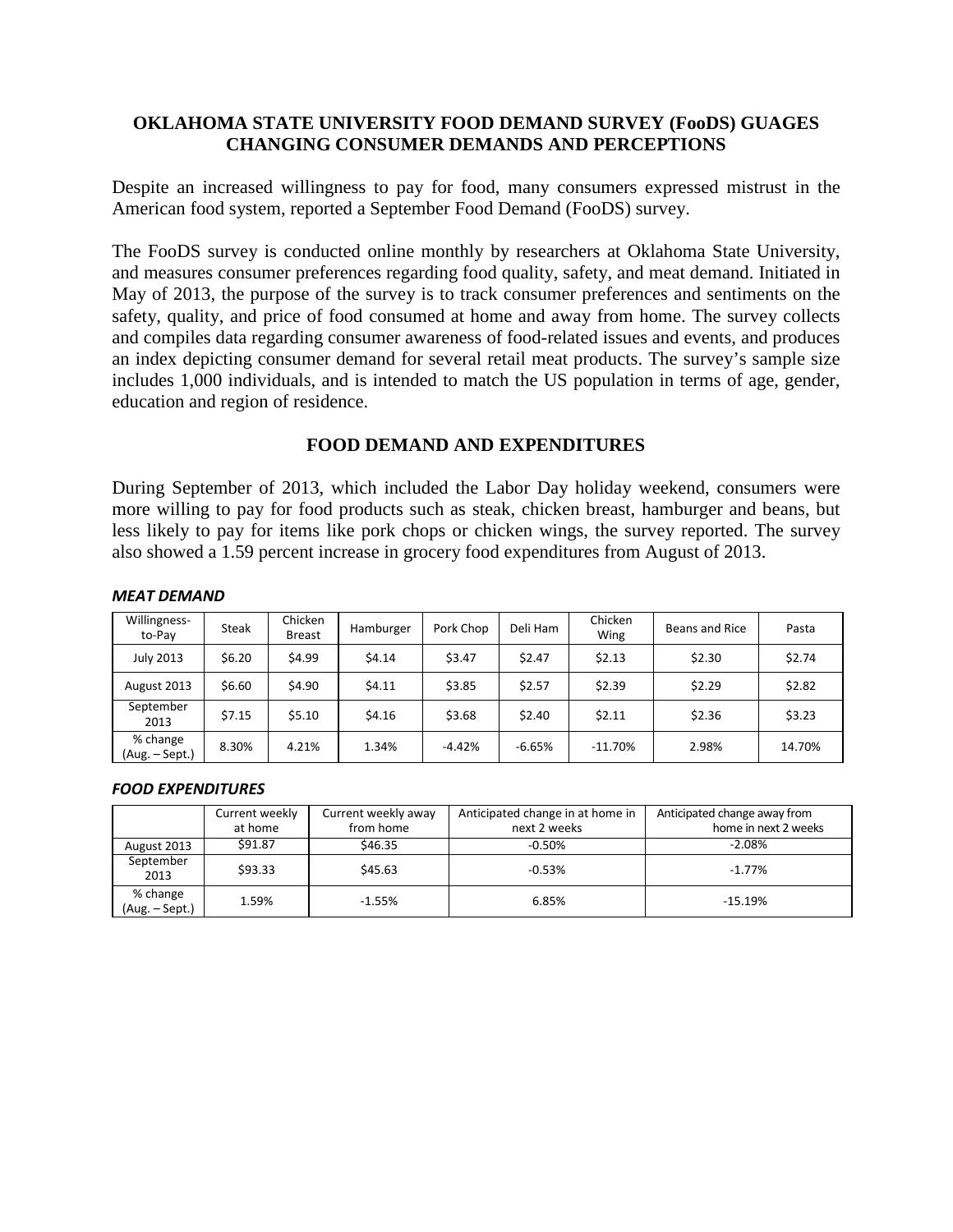In September, reported average food-grocery expenditures were \$93.33, up 1.59% from August, while an average of \$45.63 was reportedly spent on food consumed away from home per week, down 1.55% from a month ago. Again, it is important to note that August included the Labor Day holiday weekend, when food expenditures typically rise because many families travel or celebrate at home.

### **FOOD CONCERNS**

The August FooDS Survey results also show that consumers *anticipate* spending less money on food purchased for at home food consumption and less money on away from home food consumption. Similar to August, consumers reported that they expect to continue to see a rise in meat prices over the next month. However, when asked if they could think of a time when they lost trust in the food system, 40 percent of consumers responded "yes."

Oklahoma State University researchers asked participating consumers what led them to mistrust the food system, and organized their responses by keyword. Keywords with the most mentions included: (i) GMOs, (ii) BSE/mad cow, (iii) recall, (iv) *E. coli*, and (v) price.

Consumer responses also were categorized by issue. Categories of issues included: (i) food safety, (ii) technology, (iii) food price and market power, (iv) personal experience, and (v) animal welfare. According to the September 2013 FooDS survey, most individuals cited Salmonella, *E.coi,* and GMO's as the most visible food safety-related issues in the news over the last two weeks; the largest jump in awareness was for gestation crates, and the biggest fall was for *E. coli* and Bird flu.

*E. coli*, Salmonella, and hormones were again consumers' top three concerns when purchasing food. According to the September results, the biggest increases in concern occurred for greenhouse gases; and the biggest drops in concern was for BSE/mad cow. Despite consumers saying they heard more about gestation creates and battery cages, concern for gestation crates and animal welfare fell.